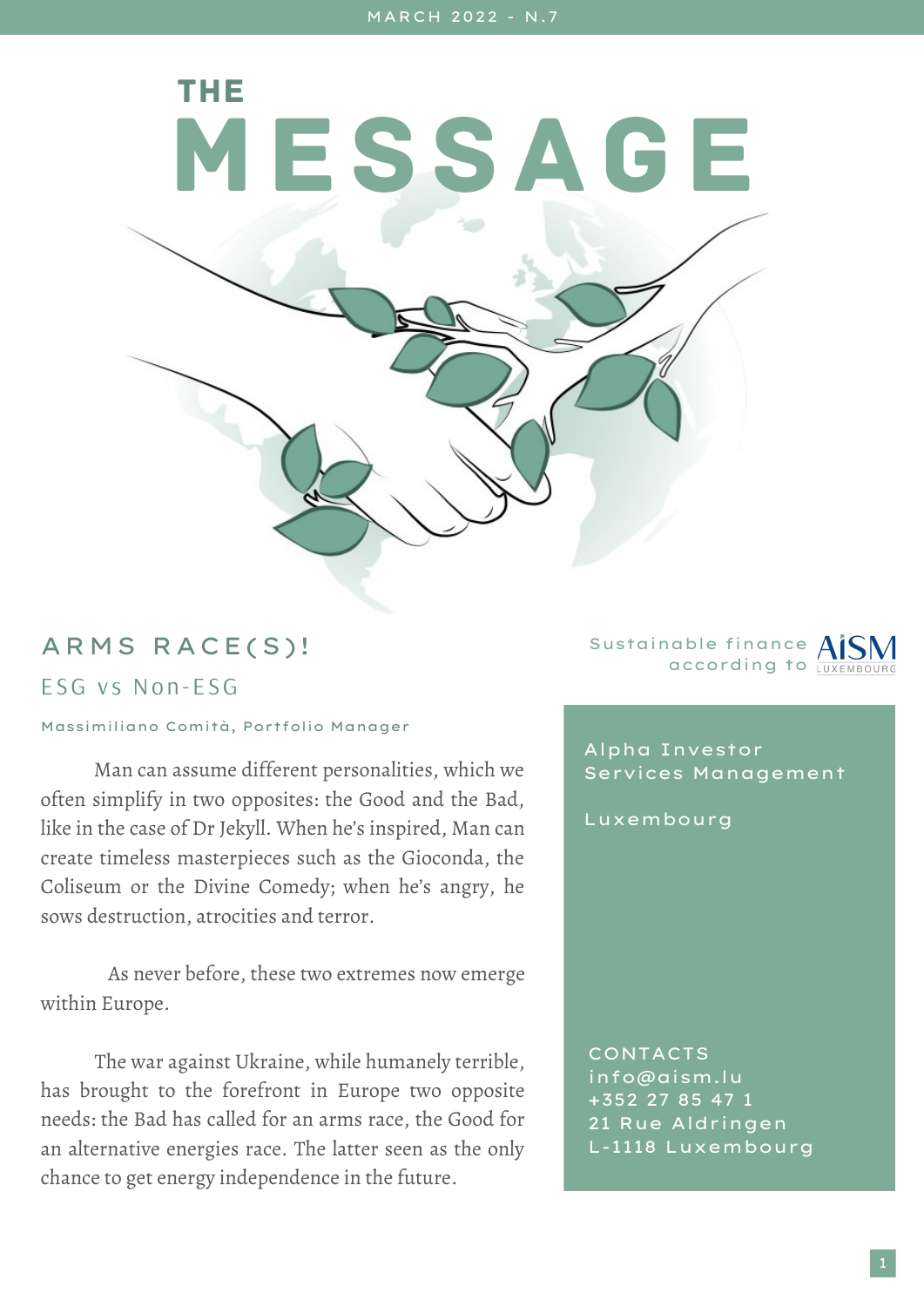In the last month we often heard talking of the NATO pact and, in particular, of the 2% of GDP guideline for defence spending by each NATO member. Today only few are at target, but after the start of the war against Ukraine many promised to reach or even exceed that threshold. Germany, among the first, three days since the start of war announced EUR 100 bn defence spending, almost twice as much as 2020. Italy approved an increase of the defence budget up to 2% of GDP and Macron included a similar increase among his re-election program: EUR 50 bn within 2025. If the single countries rush for a new arms race, EU itself approved the creation of a 5000 men army and a specific defence budget to be able to intervene in full autonomy if need be. Even before the war, on Feb 15th, EU has proposed a tax reduction on weapons produced on the continent.

One should wonder whether sustainable investments, that typically exclude armsproducing companies from their investable universe, are going in the right direction. It's true that according to SFDR only exposure to controversial weapons is subject to disclosure, but the unripe world of ESG investments tends to neglect such subtle distinctions.

It's the other arms race, the one of investments in renewable energies, that is going in the same direction of that ESG world and sustainability closer to the common feel.

The current war has highlighted once more Europe's energy vulnerability due to its dependence from foreign countries, namely Russia. Additionally it showed the need to be fast and achieve energy independence as soon as possible, without further delays.

Once again, the first to move in the race was Germany, budgeting EUR 200 bn to accelerate the transition according to its Minister of Finance Christian Lindner. This, however, was after the coalition partner Greens staged protests fearing that the 100 bn defence spending would go to the detriment of the environmental budget. A thought that crossed the mind of a few investors, too.

The Bloomberg news about a second Eurobond to finance defence and energy, although later denied, prompted a rally for the companies of the two sectors. From Feb 23rd to the beginning of March renewable energy companies such as Orsted, Vestas or Nel bagged returns around 40-50% while the S&P Clean Energy index jumped by about 20%. After all, if the first Eurobond of March 2020 linked to the Next Generation EU program was followed by the best nine months for the renewable energy companies whose price grew by multiples, why there couldn't be a second wave of repricing?

The strong rally of the first week of war, as opposed to the decline in the rest of the markets, suggest that investors wandered away from these investments despite no changes in the EU's or world's governments